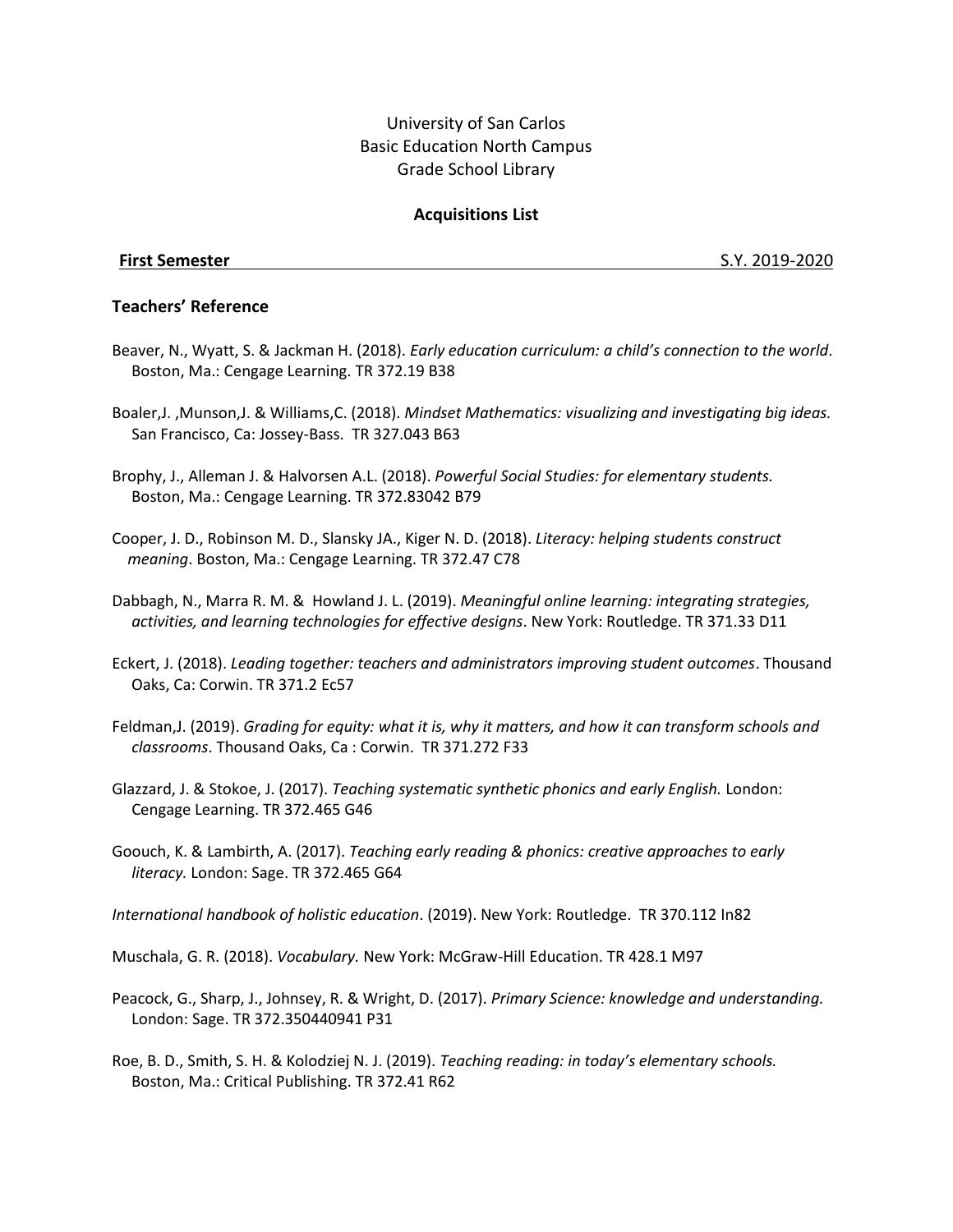- Sharratt, L. (2019). *Clarity: what matters most in learning, teaching, and leading.* Thousand Oaks, Ca: Corwin. TR 3712 Sh24
- Sluss, D.J. (2019). *Supporting play in early childhood: environment, curriculum,assessment*. Boston: Cengage. TR 372.21 Sl86
- Smith, R. L. & Smith J. R. (2018). *Impact coaching: scaling instructional leadership.* Thousand Oaks, Ca: Corwin. TR 371.2012 Sm51
- Towell, J. L., Powell, K. C. & Brown, S. L. (2018). *Creative literacy in action: birth through age nine.* Boston: Cengage learning. TR 372.6 T65
- Waugh, D., Warner, C. & Waugh R. (2019).*Teaching grammar, punctuation and spelling in primary schools*. London: Sage. TR 372.610440941

#### **Easy Books**

- Alemagna, B. (2016). *On a magical do-nothing day.* London: Thames and Hudson. E Al25
- Barnard, L. (2018). *I'm bigger than you!.* London: QED Publishing. E B25
- Brown, C. & Tee, G. (2017). *Secrets of winter: a shine a light book.* London: Ivy Kids. E B81
- Church, CJ. (2016). *I love my robot*. New York: Scholastic. E C47r
- Freedman, C. (2017). *Scary hairy party.* London: Bloomsbury. E F87
- Frost, L. (2018). *Princess Snowbelle and the snow games.* London: Bloomsbury. E F92
- Gliori, D. (2017). *Alfie in the woods*. London: Bloomsbury. E G49a
- Gliori, D. (2018). *All the way home.* London. Bloomsbury. E G49Al
- Halls, S.P & Brown, A. (2019). *You make me happy.* London: Bloomsbury. E H15
- Hart, C. & Underwood, E. (2017). *Big box little box*. London: Bloomsbury. E H25b
- Hart, C. & Underwood, E. (2018).*One shoe two shoes*. London: Bloomsbury Plc. E H25
- Mumford, M. & Hughes, L. (2019). *Hop little bunnies: lift the plaps and wake the sleepy animals!* London: Bloomsbury publishing. E M91
- Penfold, A. & Kaufman, S. (2018). *All are welcome.* London: Bloomsbury. E P37
- *Peppa pig:the official annual 2018. (2017).* London: Penguin Random House. E As85